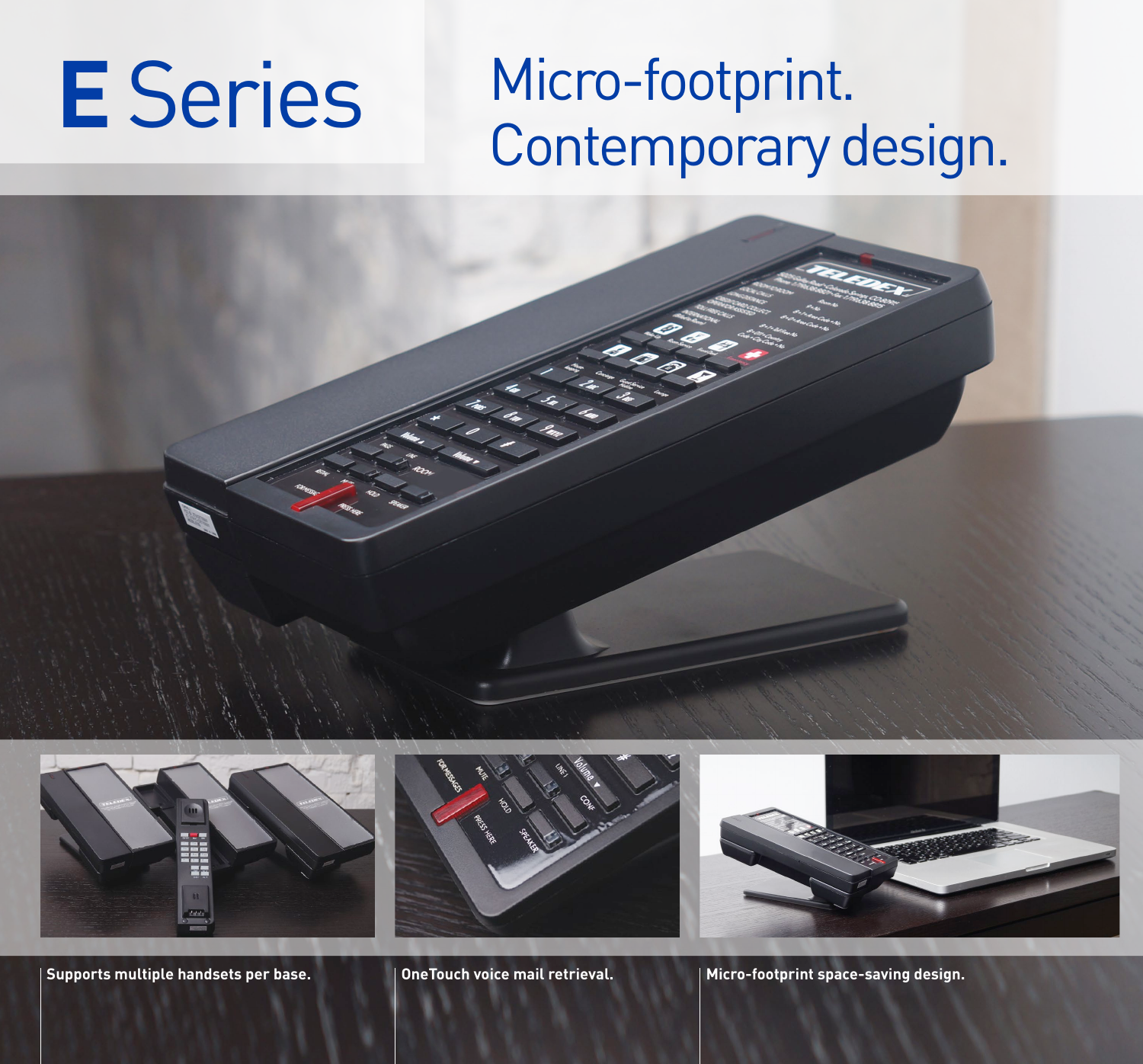### **E** Series



or VoIP configurations.

### **Small is the new big.**

Amazingly big on features, yet surprisingly small in size. Teledex E Series phones are 40% smaller than standard guest room telephones, creating an entirely new category in hotel telephony design. E Series flatpanel, compact style adds a touch of elegance to any room without compromising functionality.

Originally styled to meet the limited space and energy requirements aboard cruise ship cabins, E Series micro-footprint phones require minimal surface area on the desk and nightstand. Interior designers appreciate the sophisticated extrathin, ultra-stylish body while guests enjoy the familiar, comfortable feel of a sleek, modern handset.

Engineered specifically for hospitality applications, E Series phones feature patented OneTouch voice mail technology for hands-free auto-dialing and retrieval, up to 12 guest service keys, and customizable faceplates. Available in single and two-line, analog, VoIP, corded, and cordless configurations.

Give your guests the elegance they